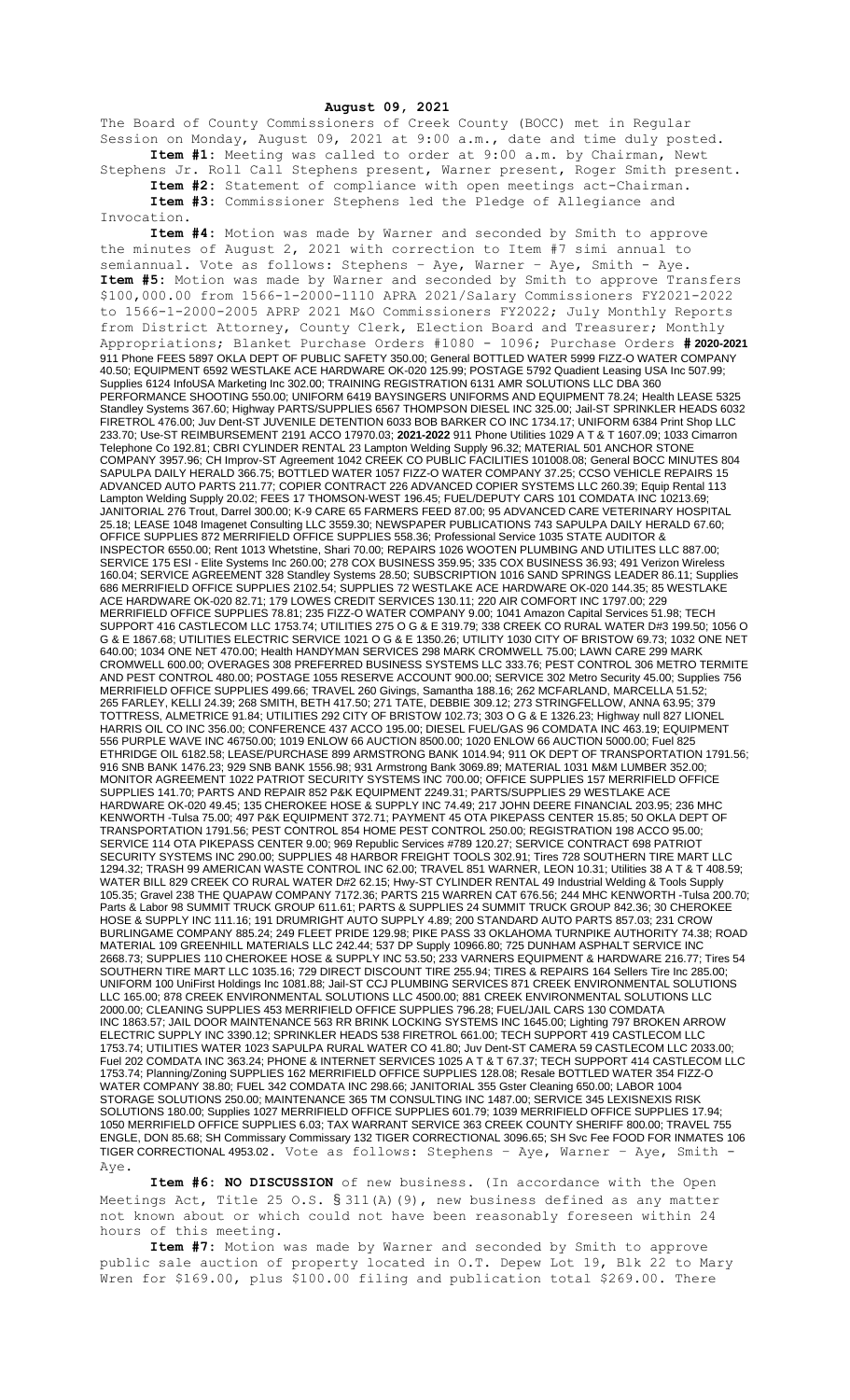were no other parties present. Gloria Ware, Deputy Treasurer stated this property has been county owned since 2016 and is land only. Vote as follows: Stephens – Aye, Warner – Aye, Smith - Aye.

**Item #8:** Motion was made by Warner and seconded by Smith to approve the consolidated CimTel and FiberLink's proposal to partner with the County to apply for NTIA Broadband Infrastructure Program by including more coverage in the Mannford area and to authorize the Chairman to submit the application and required reporting for the grant if awarded. Jake Baldwin, CimTel Representative spoke briefly to the Board, we have added an additional 428 funded locations, 876 total added to make the application more competitive. The City of Mannford and the City of Mounds are both supporting this application. There was discussion of reviewing all the locations stated within Mannford making sure they are all located within Creek County. The application is due August 17, 2021, we are working on getting this submitted by August 16, 2021. Andrew Goforth, Dana Logsdon, Barbara Albritton and CimTel will be reviewing application on Wednesday, August 11, 2021 at 9:00 a.m. before it is submitted. Vote as follows: Stephens – Aye, Warner – Aye, Smith - Aye.

**Item #9:** Motion was made by Warner and seconded by Smith to sign **Resolution#2021-111** relating to the incurring of indebtedness by the Trustees of the Creek County Public Facilities Authority, waiving competitive bidding, and approving a sales tax agreement. Keith Ham, Attorney stated that this is refinancing the current indebtedness bond, to lower the current interest rate and save the county roughly \$400,000.00. Stephens stated that this is for the 1/6 debt services and it will be the same terms, not increasing the payoff, it is just refinancing to get a better interest rate. The amount the County will save after all fees, including financial costs is about \$460,000.00. This is depending on the completion of the county audit and the bond rating to be reinstated at an A or A-. Vote as follows: Stephens – Aye, Warner - Aye, Smith - Aye.

**Item #10:** Motion was made by Warner and seconded by Smith to enter into an agreement with the Oklahoma Department of Environmental Quality for the environmental officer grant. Goforth stated Logsdon had received a contract for the grant, we never see any documentation on the approval /announcement of receiving the grant from Sheriff's Office. This grant will not exceed \$40,000.00 for services. Goforth discussed the term of the grant being one year with language that could be extended for continuing fiscal years. Goforth has reviewed the contract and Dean Wise has been advised of the grant terms. Vote as follows: Stephens – Aye, Warner – Aye, Smith - Aye.

**Item #11:** Motion was made by Stephens and seconded by Warner to sign **Resolution#2021-112** directing the Creek County Treasurer to credit the Creek County Commissioners Account 001-1-2000-1233/R5 for workman's compensation in the amount of \$15,677.16 with funds received from Creek County Court Clerk's Payroll Fund 1211-1-1900-1110 in the amount of \$157.5, Treasurer's Cash Voucher Resale Fund 1220-1-0600-1110 in the amount of \$414.14, Assessor Reval Fund 001-1-1700-1110 in the amount of \$133.12, Sheriff County Jail Maintenance Payroll Fund 1315-2-0400-1110 in the amount of \$9,751.40, Sheriff E-911 Phase II Fund 1201-2-3601-1110 in the amount of \$79.89, Sheriff Juvenile Justice Center Payroll Fund 1317-2-0400-1110 in the amount of \$5,023.60, Sheriff's Service Fees Payroll Fund 1226-2-0400-1110 in the amount of \$92.45, Sheriff's Service Fee Safety Grant Fund 1526-2-0400-1110 in the amount of \$33.71, as per 62 O.S. § 335, and procedures implemented by the State Auditor's Office. Vote as follows: Stephens – Aye, Warner – Aye, Smith - Aye.

**Item #12:** Motion was made by Warner and seconded by Smith to sign **Resolution#2021-113** directing the Creek County Treasurer to credit the Creek County General Government Maintenance and Operations Fund 001-1-2000-2005/R2 with funds from the Creek County Court Clerk's Office Fund for reimbursement of utility payments, in the amount of \$179.69, as per 62 O.S. § 335, and procedures implemented by the State Auditor's Office. Vote as follows: Stephens – Aye, Warner – Aye, Smith - Aye.

**Item #13:** Motion was made by Stephens and seconded by Warner to approve Utility Permit from FiberLink per County Specs for fiberoptic cable and conduit, by boring, size of line  $\frac{3}{4}$ , size of casing 1 ½" HDPE conduit, to cross S. Hickory St. at 15242 S. Hickory St. approximately 14 mile S. of 151st St. & Hickory, further described as 1400' S. of the N.E. corner of Section 23, T17N, R11E in District #1. Vote as follows: Stephens – Aye, Warner – Aye, Smith - Aye.

**Item #14:** Motion was made by Stephens and seconded by Warner to approve Utility Permit from Oklahoma Natural Gas Company per County Specs for natural gas pipeline by boring, size of line ¾", to cross W. 171<sup>st</sup> St. S. approximately 1.99 miles S. & 2.90 miles W. of US-75 ALT & SH-67, further described as 462' E. of the N.W. corner of Section 35, T17N, R11E and the S.W. corner of Section 26, T17N, R11E in District #1. Stephens stated the agenda item has a scrivener's error; this is not an extension of a permit.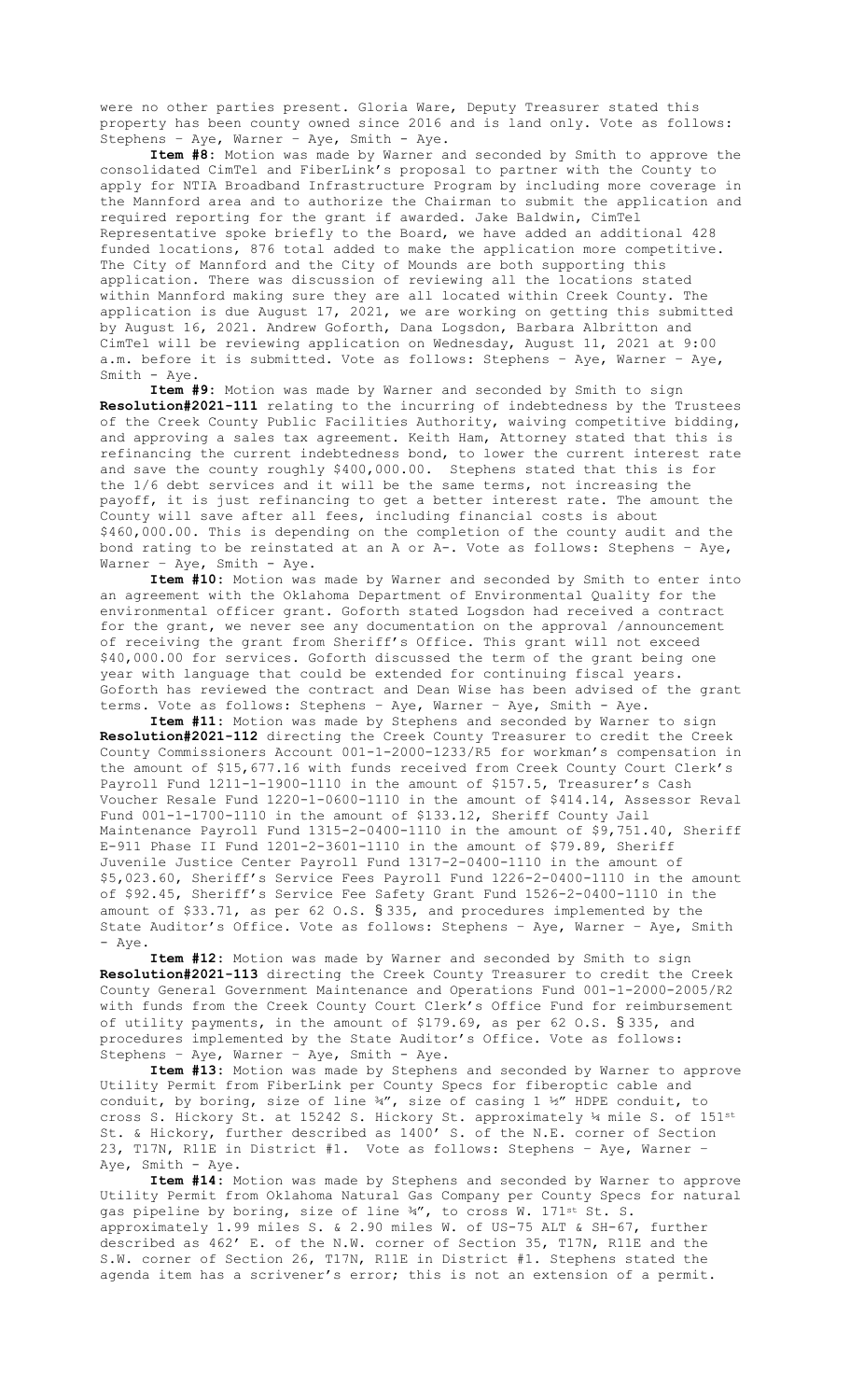This is a new request. Vote as follows: Stephens - Aye, Warner - Aye, Smith -Aye.

**Item #15:** Motion was made by Smith and seconded by Warner to approve Utility Permit from Oklahoma Natural Gas Company per County Specs for natural gas pipeline by boring, size of line ¾", to cross Slick Rd. approximately 1.24 miles N. & 3.88 miles E. of SH-66 & Turner Turnpike, further described as 750' N. of the S.E. corner of Section 22, T17N, R10E and the S.W. corner of Section 23, T17N, R10E in District #3. Stephens stated the agenda item has a scrivener's error; this is not an extension of a permit. This is a new request. Vote as follows: Stephens – Aye, Warner – Aye, Smith - Aye.

**Item #16:** Motion was made by Stephens and seconded by Warner at 9:45 a.m. to enter into proposed Executive Session for discussion regarding Emergency Management Assistant position. This executive session is authorized by 25 O.S. 307(B)(1) as it pertains to the discussion of a prospective individual salaried public employee. Vote as follows: Stephens – Aye, Warner – Aye, Smith - Aye. A motion was made by Stephens and seconded by Warner at 10:21 a.m. to come out of Executive Session. Vote as follows: Stephens – Aye, Warner – Aye, Smith - Aye.

**Item #17: DISCUSSION ONLY/NO ACTION** concerning any action required based on the above executive session item. Stephens stated no discussion or action is needed at this time.

**Item #18: DISCUSSION ONLY/NO ACTION** on discussion and possible action regarding the American Recovery Plan 2021 funds directed to Creek County by the federal government. Stephens stated that after visiting with several employees and Jana Thomas, Purchasing Agent there is an internal need for PPE currently. I feel like we need to address the immediate need of the county and the departments. With the current numbers, we need to be looking forward and preparing instead of waiting and trying to find items like masks, sprayers, disinfectants, thermometers. With the current situation at the Jail and Sheriff's Office it requires direct attention to these areas of concern for protective gear. With the BOCC the overseeing Board and these are allowable expenditures, I think we need to move forward preparing for the unknown to better serve our community. There was discussion of the sprayer purchases with COVID-19 Funds and the cost then being around \$6,408.00 and then adding some inflation on top of that. Warner addressed the Board of request and discussion from last week's work group discussion. We tried to categorize the immediate needs. The Board continued to discuss the amount needed for PPE currently. Fred Clark, Deputy Sheriff asked to address the Board on current needs at the Jail, we are in need of test kits and 24/7 medical coverage. We currently are covered for 16 hours through our contract; we would like to add an addition 8 hours to help assist with COVID. With that being said this adds about \$8,000.00 a month in costs from TurnKey. With the graveyard shift being the need, the cost of a nurse to staff that shift is around \$27.00 per hour, instead of \$22.00. We would like to ask the Board to consider paying for a six-month time period offering this service. The test kits now have a shelf life of one year, instead of six months, previously we allowed other offices to purchase kits and keep them at the jail to test employees as needed. We would like to have employee test kits, along with inmate test kits. We would like to request several hundred to be on hand. The Board discussed the process of transferring funds from the current ARPA chart of account payroll fund to the ARPA M&O fund, with the TurnKey being paid from the ARPA payroll account, which is allowable. We would need a separate bill, that would show the additional coverage per COVID to be submitted to Dana or Misty for payment. There was discussion of this being as needed or monthly requests. Don Engle, Treasurer encouraged that the Board to get new quotes for PPE, as prices have increased and get these items as quickly as possible. Tracking the ARPA monies was also discussed and how it can be tracked through Kellpro KIT Program, Mortazavi was asked to reach out to Kellpro to setup additional training for KIT. Warner stated this would be a covered expense as well with ARPA funds. Mortazavi stated I believe the last quote was for a two-day class, I will reach out to Kellpro and get an updated quote and schedule. A lengthy discussion of amount and the process to transfer funds was discussed. A motion was made by Stephens and seconded by Warner to transfer \$100,000.00 from 1566-1-2000-1110 to 1566-1-2000-2005 and authorize it to be expended on PPE and equipment as needed masks, thermometers, sprayers and test kits etc. and dedicate up to \$50,000.00 and authorize the expenditure of funds for Personnel Services for TurnKey for COVID related concerns at the jail. Vote as follows: Stephens – Aye, Warner – Aye, Smith - Aye. There were additional requests brought up for the Fairgrounds and the need of updating the Electrical if needed for additional office space. With the Fairgrounds being designated as the EOP for emergency situations, Covey Murray has visited with the Fairgrounds and toured the area that could be transitioned to office space for county. It is lacking the proper electrical needs for this setup. With the increase foot traffic last year's COVID had on the County Clerk's Office, this could be an alternative work area for the County. Stephens discussed that FiberLink will be providing